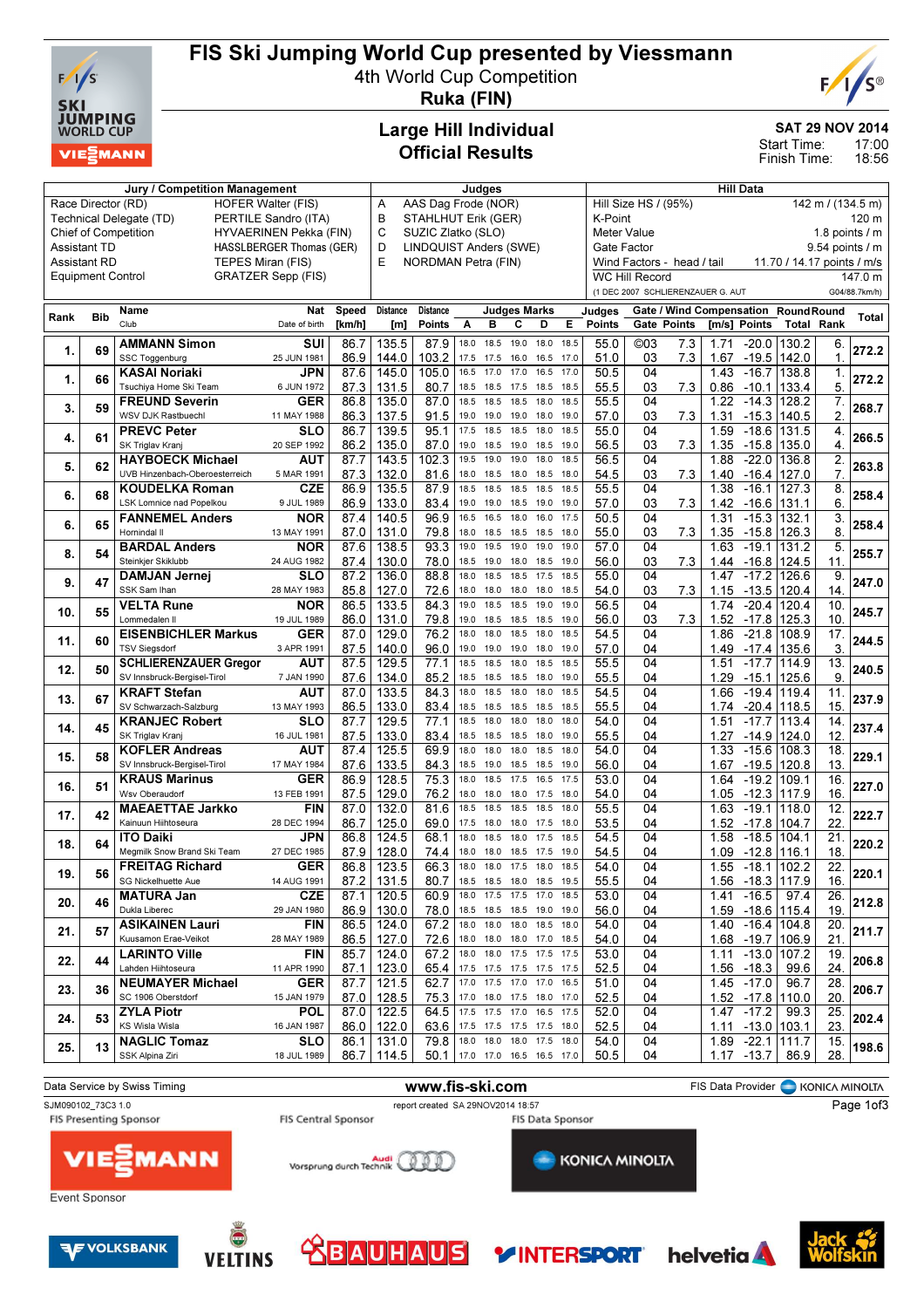

## FIS Ski Jumping World Cup presented by Viessmann

4th World Cup Competition



Ruka (FIN)

#### Large Hill Individual Official Results

SAT 29 NOV 2014

17:00 18:56 Start Time: Finish Time:

|      |                | <b>Name</b>                                     | <b>Nat</b>                | <b>Speed</b> | <b>Distance</b>   | <b>Distance</b> |              |              | <b>Judges Marks</b>      |              |              | Judges        |          |                    |              |                    | Gate / Wind Compensation RoundRound |                 |              |
|------|----------------|-------------------------------------------------|---------------------------|--------------|-------------------|-----------------|--------------|--------------|--------------------------|--------------|--------------|---------------|----------|--------------------|--------------|--------------------|-------------------------------------|-----------------|--------------|
| Rank | <b>Bib</b>     | Club                                            | Date of birth             | [km/h]       | [m]               | <b>Points</b>   | A            | в            | с                        | D            | Е            | <b>Points</b> |          | <b>Gate Points</b> |              | [m/s] Points       | Total                               | Rank            | <b>Total</b> |
|      |                | <b>WANK Andreas</b>                             | <b>GER</b>                | 88.1         | 121.0             | 61.8            | 18.0         | 18.0         | 17.5                     | 17.5         | 17.5         | 53.0          | 04       |                    | 1.18         | $-13.8$            | 101.0                               | 23.             |              |
| 26.  | 43             | SC Hinterzarten                                 | 18 FEB 1988               | 87.2         | 119.0             | 58.2            | 17.5         | 17.5         | 17.0                     | 18.0         | 18.0         | 53.0          | 04       |                    | 1.61         | $-18.8$            | 92.4                                | 26.             | 193.4        |
| 27.  | 5              | <b>KOIVURANTA Anssi</b>                         | <b>FIN</b>                | 86.9         | 119.5             | 59.1            | 17.0         | 17.5         | 17.0                     | 17.0         | 18.0         | 51.5          | 04       |                    | 1.17         | $-13.7$            | 96.9                                | 27.             | 190.8        |
|      |                | Kuusamon Erä-Veikot                             | 3 JUL 1988                | 87.4         | 120.5             | 60.9            | 17.5         | 17.5         | 17.5                     | 18.0         | 18.0         | 53.0          | 04       |                    | 1 7 1        | $-20.0$            | 93.9                                | 25.             |              |
| 28.  | 38             | <b>LOITZL Wolfgang</b>                          | <b>AUT</b>                | 87.5         | 121.5             | 62.7            | 18.5         | 18.0         | 18.5                     | 17.5         | 18.0         | 54.5          | 04       |                    | 1.85         | $-21.6$            | 95.6                                | 29.             | 187.8        |
|      |                | WSC Bad Mitterndorf-Steiermark                  | 13 JAN 1980               | 87.2         | 119.5             | 59.1            | 18.0         | 17.5         | 17.0                     | 17.5         | 18.0         | 53.0          | 04       |                    | 1.70         | $-19.9$            | 92.2                                | 27.             |              |
| 29.  | 20             | <b>HAUER Joachim</b>                            | <b>NOR</b>                | 85.2         | 126.0             | 70.8            | 18.0         | 18.0         | 17.0                     | 17.5         | 17.5         | 53.0          | 04       |                    | 1.97         | $-23.0$            | 00.8                                | 24.             | 173.6        |
|      |                | <b>Bekkelaget SK</b>                            | 2 FEB 1991<br><b>SLO</b>  | 86.4<br>87.0 | 109.5<br>120.5    | 41.1<br>60.9    | 16.0<br>16.5 | 16.5<br>17.0 | 16.5<br>17.0             | 16.5<br>16.5 | 16.5<br>17.0 | 49.5          | 04<br>04 |                    | 1.52<br>1.83 | $-17.8$            | 72.8<br>90.0                        | 29.<br>30.      |              |
| 30.  | 48             | <b>LANISEK Anze</b><br><b>Ssk Menges</b>        | 20 APR 1996               | 87.0         | 118.5             | 57.3            | 6.0          | 5.5          | 5.0                      | 7.0          | 6.0          | 50.5<br>17.5  | 04       |                    | 1.75         | $-21.4$<br>$-20.5$ | 54.3                                | 30.             | 144.3        |
|      |                |                                                 |                           |              |                   |                 |              |              |                          |              |              |               |          |                    |              |                    |                                     |                 |              |
|      |                | not qualified for final round                   |                           |              |                   |                 |              |              |                          |              |              |               |          |                    |              |                    |                                     |                 |              |
|      |                | <b>TEPES Jurii</b>                              | <b>SLO</b>                | 87.5         | 119.0             | 58.2            |              |              | 17.5 17.5 17.0 17.5 17.5 |              |              | 52.5          | 04       |                    | 1.88         | $-22.0$            | 88.7                                | 31.             |              |
| 31.  | 17             | SD Dolomiti                                     | 14 FEB 1989               |              |                   |                 |              |              |                          |              |              |               |          |                    |              |                    |                                     |                 | 88.7         |
| 32.  | 35             | <b>AHONEN Janne</b>                             | <b>FIN</b>                | 87.5         | 116.0             | 52.8            |              |              | 17.5 17.5 17.0 17.5 17.0 |              |              | 52.0          | 04       |                    | 1.41         | $-16.5$            | 88.3                                | 32.             | 88.3         |
|      |                | Lahden Hiihtoseura                              | 11 MAY 1977               |              |                   |                 |              |              |                          |              |              |               |          |                    |              |                    |                                     |                 |              |
| 33.  | 26             | <b>DIETHART Thomas</b>                          | <b>AUT</b>                | 87.1         | 118.5             | 57.3            | 17.5         | 17.0         | 17.0                     | 17.0         | 17.5         | 51.5          | 04       |                    | 1.77         | $-20.7$            | 88.1                                | 33.             | 88.1         |
|      |                | UVB Hinzenbach-Oberoesterreich                  | 25 FEB 1992               |              |                   |                 |              |              |                          |              |              |               |          |                    |              |                    |                                     |                 |              |
| 34.  | 32             | <b>HAJEK Antonin</b><br>Dukla Liberec           | <b>CZE</b><br>12 FEB 1987 | 86.3         | 120.0             | 60.0            | 17.0         | 17.0         | 16.5 16.5                |              | 16.5         | 50.0          | 04       |                    | 2.16         | $-25.3$            | 84.7                                | 34.             | 84.7         |
|      |                | <b>NIEMI Sami</b>                               | <b>FIN</b>                | 86.4         | 114.0             | 49.2            |              |              | 17.0 17.0 17.0 16.5 16.5 |              |              | 50.5          | 04       |                    | 1.69         | $-19.8$            | 79.9                                | $\overline{35}$ |              |
| 35.  | 41             | Ounasvaaran Hiihtoseura                         | 16 FEB 1991               |              |                   |                 |              |              |                          |              |              |               |          |                    |              |                    |                                     |                 | 79.9         |
|      |                | <b>KOBAYASHI Junshiro</b>                       | <b>JPN</b>                | 86.5         | 113.5             | 48.3            | 16.0         | 17.0         | 17.0                     | 16.5         | 17.0         | 50.5          | 04       |                    | 1.64         | $-19.2$            | 79.6                                | 36.             |              |
| 36.  | 12             | Megmilk Snow Brand Ski Team                     | 11 JUN 1991               |              |                   |                 |              |              |                          |              |              |               |          |                    |              |                    |                                     |                 | 79.6         |
|      |                | <b>TAKEUCHI Taku</b>                            | <b>JPN</b>                | 86.9         | 112.0             | 45.6            | 16.5         | 16.5         | 17.0                     | 17.0         | 17.0         | 50.5          | 04       |                    | 1.45         | $-17.0$            | 79.1                                | $\overline{37}$ |              |
| 37.  | 52             | Kitano Construction Corp. Ski Club              | 20 MAY 1987               |              |                   |                 |              |              |                          |              |              |               |          |                    |              |                    |                                     |                 | 79.1         |
| 38.  | 19             | <b>KUBACKI Dawid</b>                            | POL                       | 86.8         | 112.0             | 45.6            | 16.5         | 16.5         | 17.0                     | 17.5         | 16.5         | 50.0          | 04       |                    | 1.42         | $-16.6$            | 79.0                                | 38              | 79.0         |
|      |                | TS Wisla Zakopane                               | 12 MAR 1990               |              |                   |                 |              |              |                          |              |              |               |          |                    |              |                    |                                     |                 |              |
| 39.  | 33             | <b>HILDE Tom</b>                                | <b>NOR</b>                | 87.1         | 107.5             | 37.5            | 16.0         | 16.5         | 16.5 16.5 17.0           |              |              | 49.5          | 04       |                    | 1.22         | $-14.3$            | 72.7                                | 39.             | 72.7         |
|      |                | Asker Skiklubb                                  | 22 SEP 1987               |              |                   |                 |              |              |                          |              |              |               |          |                    |              |                    |                                     |                 |              |
| 40.  | 11             | <b>MAKSIMOCHKIN Mikhail</b><br>Nizhniy Novgorod | <b>RUS</b><br>29 AUG 1993 | 86.4         | 107.0             | 36.6            | 16.0         | 16.5         | 16.5                     | 15.5         | 16.5         | 49.0          | 04       |                    | 1.13         | $-13.2$            | 72.4                                | 40              | 72.4         |
|      |                | <b>KOT Maciei</b>                               | POL                       | 86.9         | 110.0             | 42.0            | 16.5         | 16.5         | 16.5                     | 16.5         | 16.5         | 49.5          | 04       |                    | 1.73         | $-20.2$            | 71.3                                | 41              |              |
| 41.  | 34             | AZS Zakopane                                    | 9 JUN 1991                |              |                   |                 |              |              |                          |              |              |               |          |                    |              |                    |                                     |                 | 71.3         |
|      |                | <b>PUNGERTAR Matjaz</b>                         | <b>SLO</b>                | 87.3         | 106.0             | 34.8            | 15.5         | 16.0         | 16.5                     | 16.0         | 16.0         | 48.0          | 04       |                    | 1.11         | $-13.0$            | 69.8                                | 42.             |              |
| 42.  | 39             | <b>SSK Menges</b>                               | 14 AUG 1990               |              |                   |                 |              |              |                          |              |              |               |          |                    |              |                    |                                     |                 | 69.8         |
| 43.  | 8              | <b>DESCHWANDEN Gregor</b>                       | SUI                       | 85.3         | 103.5             | 30.3            | 15.0         | 16.0         | 16.0                     | 17.0         | 16.0         | 48.0          | 04       |                    | 1.10         | $-12.9$            | 65.4                                | 43.             | 65.4         |
|      |                | Horw                                            | 27 FEB 1991               |              |                   |                 |              |              |                          |              |              |               |          |                    |              |                    |                                     |                 |              |
| 44.  | 14             | <b>ZNISZCZOL Aleksander</b>                     | <b>POL</b>                | 86.7         | 104.5             | 32.1            | 16.5         | 16.5         | 16.5                     | 17.0         | 16.0         | 49.5          | 04       |                    | 1.49         | $-17.4$            | 64.2                                | 44              | 64.2         |
|      |                | <b>KS Wisla Wisla</b>                           | 8 MAR 1994                |              |                   |                 |              |              |                          |              |              |               |          |                    |              |                    |                                     |                 |              |
| 45.  | 29             | <b>BIEGUN Krzysztof</b>                         | <b>POL</b>                | 86.5         | 106.0             | 34.8            | 15.5         | 16.0         | 16.5 17.0                |              | 16.5         | 49.0          | 04       |                    | 1.83         | $-21.4$            | 62.4                                | 45              | 62.4         |
|      |                | SS-R LZS Sokol Szczyrk<br><b>SHIMIZU Reruhi</b> | 21 MAY 1994<br><b>JPN</b> | 87.1         | 107.0             | 36.6            | 15.0         | 15.0         | 15.0 15.0                |              | 15.5         | 45.0          | 04       |                    | 1.89         | $-22.1$            | 59.5                                | 46              |              |
| 46.  | 9              | Megmilk Snow Brand Ski Team                     | 4 DEC 1993                |              |                   |                 |              |              |                          |              |              |               |          |                    |              |                    |                                     |                 | 59.5         |
|      |                | <b>MUOTKA OIII</b>                              | <b>FIN</b>                | 87.6         | 97.5              | 19.5            | 15.5         | 15.5         | 15.5 16.0                |              | 15.5         | 46.5          | 04       |                    | 1.85         | $-21.6$            | 44.4                                | $\overline{47}$ |              |
| 47.  | $\overline{2}$ | Lahti Ski Club                                  | 14 JUL 1988               |              |                   |                 |              |              |                          |              |              |               |          |                    |              |                    |                                     |                 | 44.4         |
|      |                | <b>DESCOMBES SEVOIE Vincent</b>                 | <b>FRA</b>                | 87.0         | $\overline{92.5}$ | 10.5            | 15.0         | 14.5         | 14.0                     | 14.5         | 14.0         | 43.0          | 04       |                    | 0.96         | $-11.2$            | 42.3                                | 48.             |              |
| 48.  | 49             | Douanes - Chamonix                              | 9 JAN 1984                |              |                   |                 |              |              |                          |              |              |               |          |                    |              |                    |                                     |                 | 42.3         |
| 49.  | 31             | <b>HULA Stefan</b>                              | <b>POL</b>                | 86.5         | 91.0              | 7.8             | 14.5         | 15.0         | 15.0                     | 15.5         | 15.0         | 45.0          | 04       |                    | 1.92         | $-22.5$            | 30.3                                | 49              | 30.3         |
|      |                | KS Eve-nement Zakopane                          | 29 SEP 1986               |              |                   |                 |              |              |                          |              |              |               |          |                    |              |                    |                                     |                 |              |
| 50.  | 63             | <b>WELLINGER Andreas</b>                        | <b>GER</b>                | 87.5         | 55.0              | $-57.0$         | 3.0          | 3.0          | 4.0                      | 3.0          | 3.0          | 9.0           | 04       |                    | 1.54         | $-18.0$            | 0.0                                 | 50.             | 0.0          |
|      |                | Sc Ruhpolding                                   | 28 AUG 1995               |              |                   |                 |              |              |                          |              |              |               |          |                    |              |                    |                                     |                 |              |